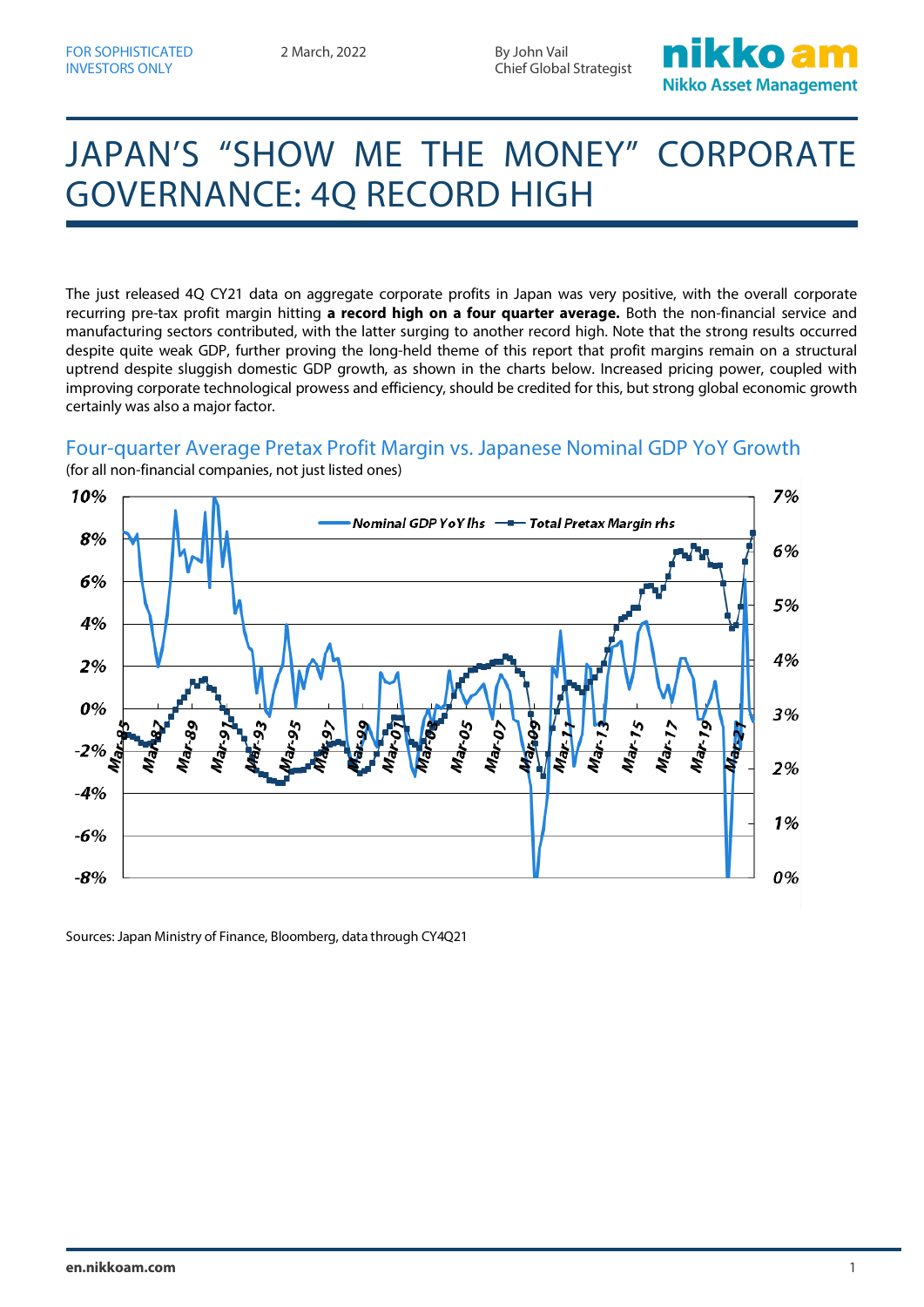## nikko am



### Non-manufacturers (excluding financials):



Sources: Japan Ministry of Finance, Bloomberg, data through CY4Q21

One should also note that the Ministry of Finance statistics cited in this report do not cover post-tax income, and due to corporate tax cuts a few years ago, the overall net recurring profit margin (which is unfortunately unpublished) has expanded even more sharply than the pre-tax data shown above, allowing shareholders to benefit from higher dividends and share buybacks. Also due to buybacks, EPS has been (and still is) growing even faster than net profits.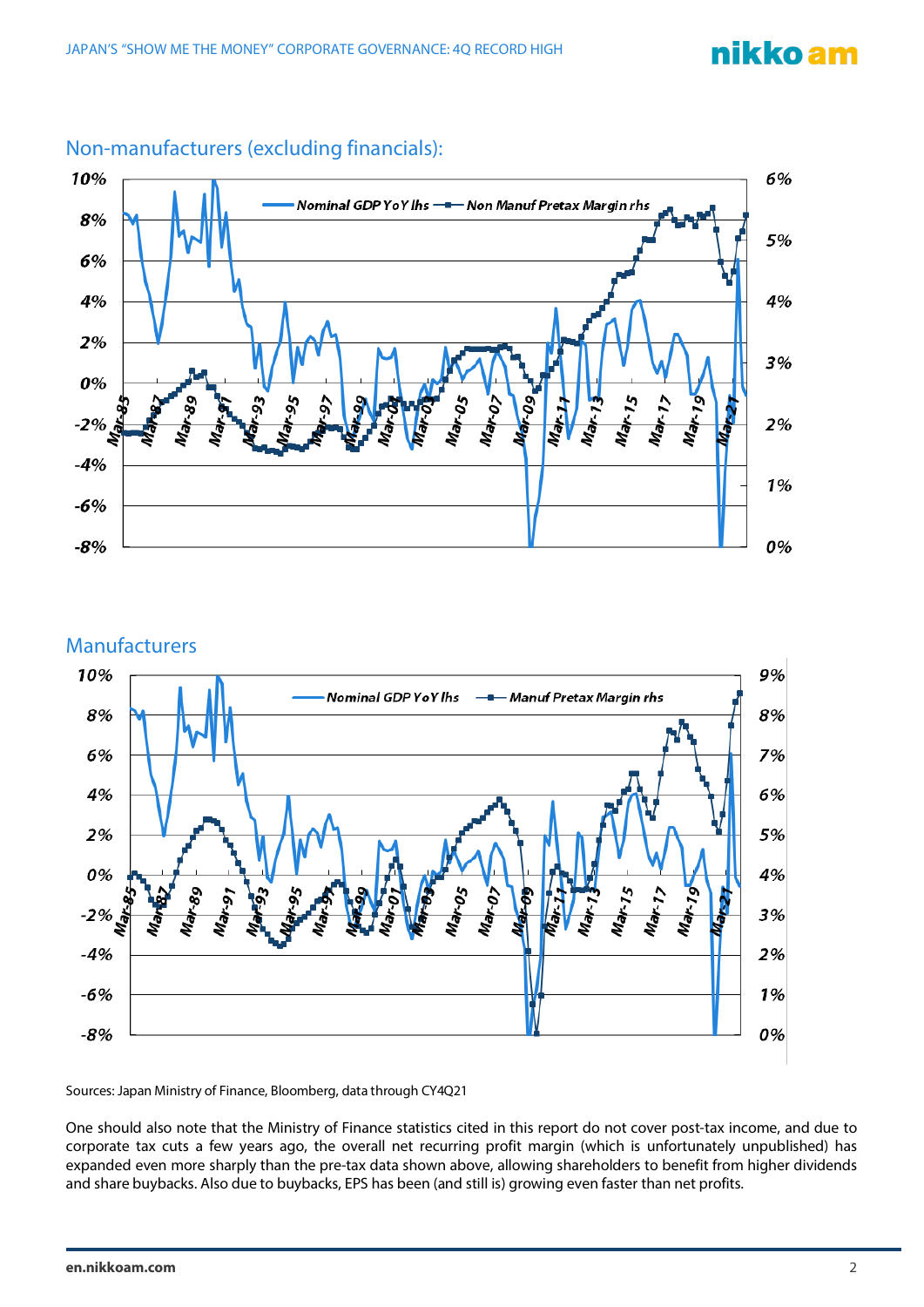**As for dividends, they have risen rapidly too, more than doubling since 2013** for the Tokyo Stock Exchange Index. Crucially, in order to stabilise Japan's future, an equity/dividend culture must be better established among retail investors in Japan. There have been gradual image improvements for equity investing since the speculative burst of the 1980s bubble, but achieving a structurally higher dividend payout ratio would be a master stroke as most domestic retail investors don't accept buybacks as a primary reason to invest long-term in Japanese equities whereas they cherish dividend income, especially given prevailing flat or negative interest rates. Clearly, much progress has been made regarding dividends in the past few years, but much more is needed on this front.

As for the corporate view on dividends, even the most reluctant would now likely agree that their prior resistance to corporate governance reform was unwarranted and should realise that holding excess cash is equally unwarranted now and that Japan's dividend payout ratio is rather low by mature country standards. Unfortunately, many corporations prefer buybacks to dividends for exactly the wrong reason: dividends are sticky and hard to cut, whereas buybacks can drop to zero with minor embarrassment. But this argument implies to current and potential shareholders that these Japanese companies have little confidence in their future, which is somewhat embarrassing and likely far too conservative. Indeed, in order to be effective as a support for share prices, dividends need to be communicated as being maintained at a high level even in a recession, barring grave financial threats to the company. This should protect the Nikkei from falling too far during troubled times and reduce fearful volatility in the long-term. Such would crystallise the domestic equity culture that Japan has long-tried to instil, just like most of the rest of the developed world, and also would entice foreign investors back into Japanese equities.